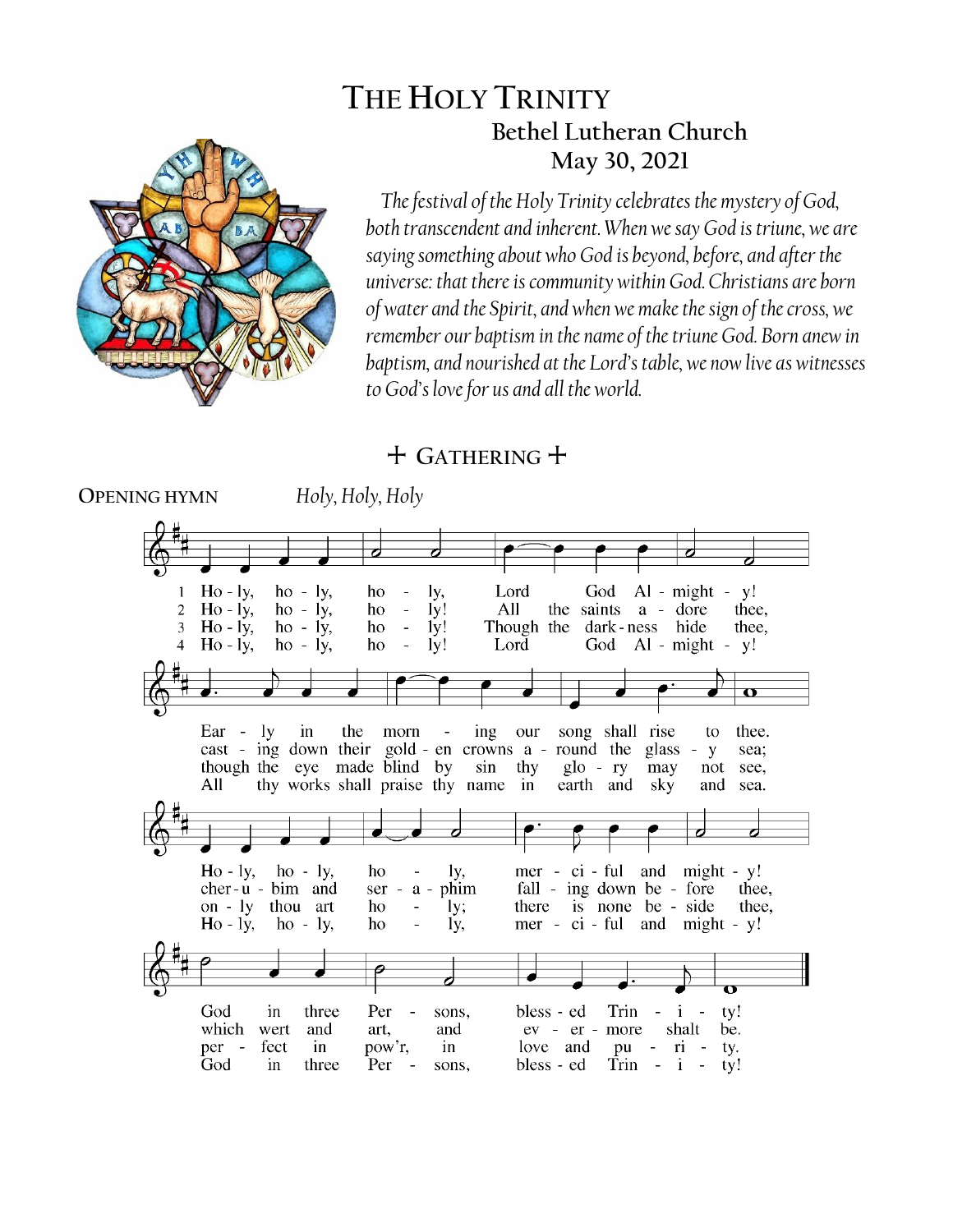### **CONFESSION AND FORGIVENESS**

*All may make the sign of the cross, the sign marked at baptism, as we begin.*

- P. We are gathered in the name of the Father, and of the  $+$  Son, and of the Holy Spirit.
- **C. Amen.**
- P. Trusting God's promise of forgiveness, let us confess our sin against God and one another..

*Silence is kept for reflection and self-examination.*

- P. Loving God,
- **C. we confess that we have not loved you with our whole hearts; we have not loved our neighbors as ourselves. We have failed to worship you with our whole being and to share the abundance of grace you give us. We have acted out of selfish ambition rather than the interests of others; we have nursed grudges rather than seeking reconciliation and peace. Forgive us and renew in us the mind of Christ Jesus, that we may live according to your will. Amen.**
- P. Since we are justified by faith, we have peace with God through our Lord Jesus Christ. God's love has been poured into our hearts through the Holy Spirit given to us. In the mercy of Almighty God, while we were yet sinners, Christ died for us; and for his sake, God forgives you all your sin, in the name of the Father, and the  $+$  Son, and the Holy Spirit. *(Rom. 5:1a, 5b, 8b)*
- **C. Amen.**

**GREETING**

- P. The grace of our Lord, Jesus Christ, the love of God, and the communion of the Holy Spirit be with you all.
- **C. And also with you.**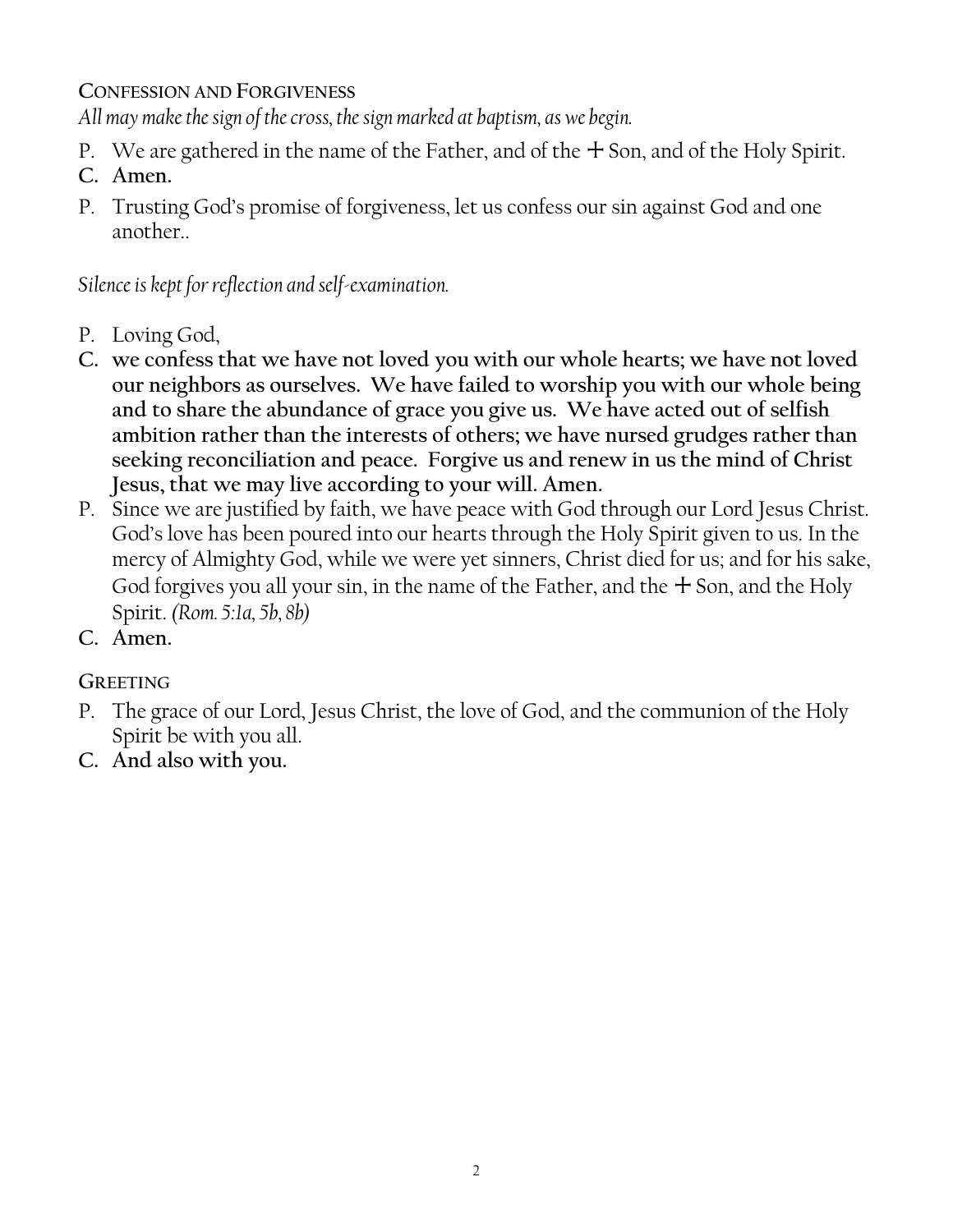**HYMN OF PRAISE** *Father Most Holy* Fa - ther most ho - ly, mer - ci - ful, and ten - der;  $\mathbf{1}$ Je - sus, our 2 Trin -  $i$  - ty bless - ed,  $u - ni - ty$  $un - shak - en;$ good-ness un- $Sav - ior$ , with the Fa-ther reign - ing; Spir - it of com - fort, bound-ed, ver - y God of heav - en, light of the an - gels,  $\mathbf o$  $\bullet$ vo-cate, de - fend - er, light ad nev - er wan ing. joy of those for - sak - en, hope of all liv ing.

**PRAYER OF THE DAY**

P. God of heaven and earth, before the foundation of the universe and the beginning of time You are the triune God: Author of creation, eternal Word of salvation, life-giving Spirit of wisdom. Guide us to all truth by Your Spirit, that we may proclaim all that Christ has revealed and rejoice in the glory He shares with us. Glory and praise to You, Father, Son, and Holy Spirit, now and forever.

**C. Amen.**

# +**WORD** +

# **FIRST READING:** Isaiah 6:1–8

*This first reading narrates the prophet's vision of the Lord surrounded by the angelic company. They sing "Holy, holy, holy," a song the church sings at the beginning of the great thanksgiving. In the liturgy, this text*  invites the church and all creation to sing in praise of God's glory. This glory is God's mercy toward *sinners.*

In the year that King Uzziah died, I saw the LORD sitting on a throne, high and lofty; and the hem of His robe filled the temple. <sup>2</sup>Seraphs were in attendance above Him; each had six wings: with two they covered their faces, and with two they covered their feet, and with two they flew. <sup>3</sup>And one called to another and said:

"Holy, holy, holy is the LORD of hosts;

the whole earth is full of His glory."

<sup>4</sup>The pivots on the thresholds shook at the voices of those who called, and the house filled with smoke. <sup>5</sup>And I said: "Woe is me! I am lost, for I am a man of unclean lips, and I live among a people of unclean lips; yet my eyes have seen the King, the LORD of hosts!"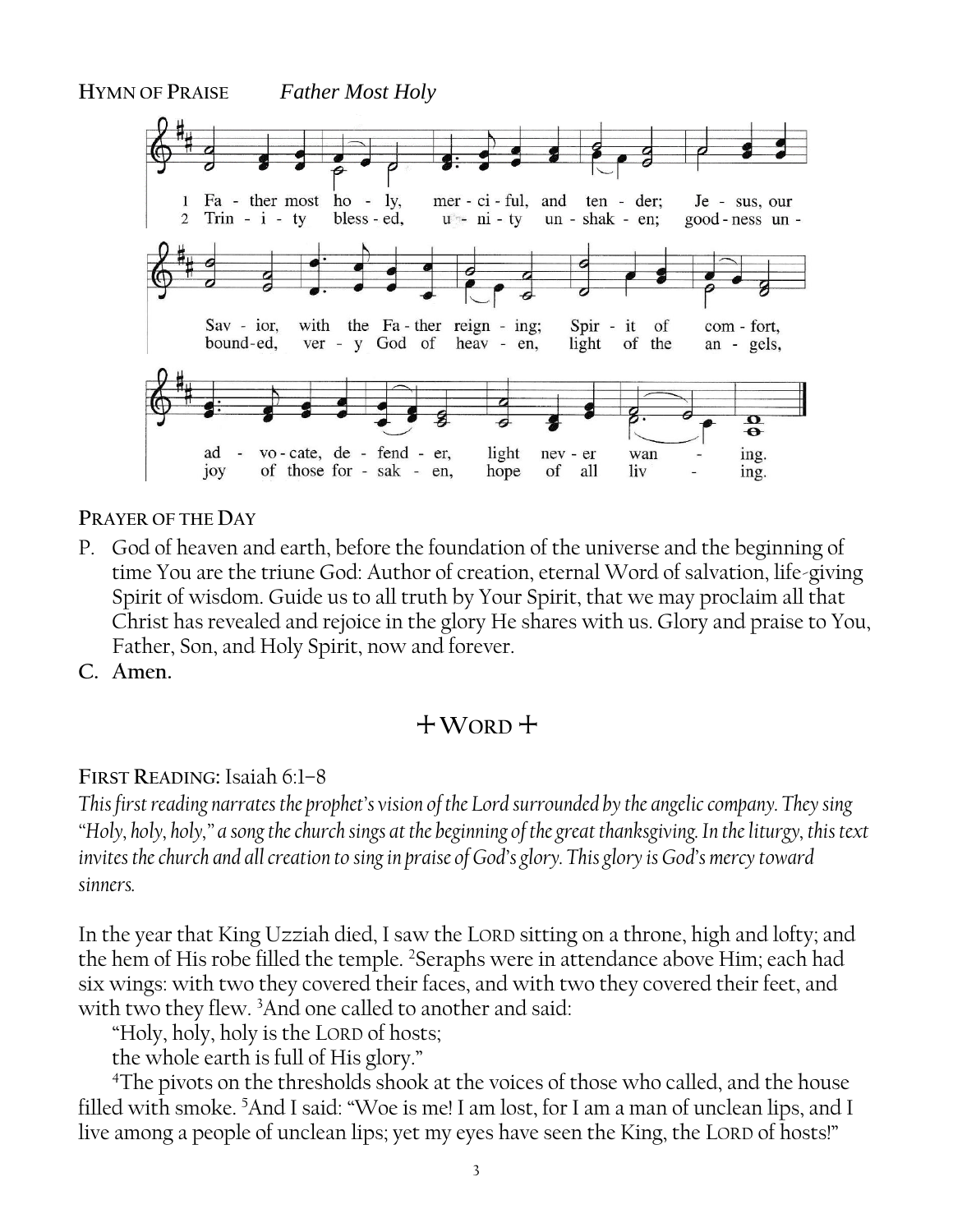<sup>6</sup>Then one of the seraphs flew to me, holding a live coal that had been taken from the altar with a pair of tongs. <sup>7</sup>The seraph touched my mouth with it and said: "Now that this has touched your lips, your guilt has departed and your sin is blotted out." <sup>8</sup>Then I heard the voice of the LORD saying, "Whom shall I send, and who will go for Us?" And I said, "Here am I; send me!"

The Word of the Lord. **Thanks be to God.**

# **Psalm 29**

Ascribe to the LORD, you gods, ascribe to the LORD glory and strength. <sup>2</sup>**Ascribe to the LORD the glory due His name; worship the LORD in the beauty of holiness.** <sup>3</sup>The voice of the LORD is upon the waters; the God of glory thunders; the LORD is upon the mighty waters. <sup>4</sup>**The voice of the LORD is a powerful voice; the voice of the LORD is a voice of splendor.**  <sup>5</sup>The voice of the LORD breaks the cedar trees; the LORD breaks the cedars of Lebanon; 6 **the LORD makes Lebanon skip like a calf, and Mount Hermon like a young wild ox.** <sup>7</sup>The voice of the LORD Splits the flames of fire; <sup>8</sup>**The voice of the LORD shakes the wilderness; the LORD shakes the wilderness of Kadesh.**  <sup>9</sup>The voice of the LORD makes the oak trees writhe and strips the forests bare. And in the temple of the LORD all are crying, "Glory!" <sup>10</sup>**The LORD sits enthroned above the flood; the LORD sits enthroned as king forevermore.** <sup>11</sup>The LORD shall give strength to His people; the LORD, shall give His people the blessings of peace.

# **SECOND READING:** Romans 8:12–17

*In describing the new life of faith, Paul refers to all three persons of the Trinity: the Spirit leads us to recognize that we are children of God the Father and sisters and brothers with Christ the Son.*

Brothers and sisters, we are debtors, not to the flesh, to live according to the flesh—  $^{13}$  for if you live according to the flesh, you will die; but if by the Spirit you put to death the deeds of the body, you will live. <sup>14</sup>For all who are led by the Spirit of God are children of God. <sup>15</sup>For you did not receive a spirit of slavery to fall back into fear, but you have received a spirit of adoption. When we cry, "Abba! Father!" <sup>16</sup>it is that very Spirit bearing witness with our spirit that we are children of God, <sup>17</sup>and if children, then heirs, heirs of God and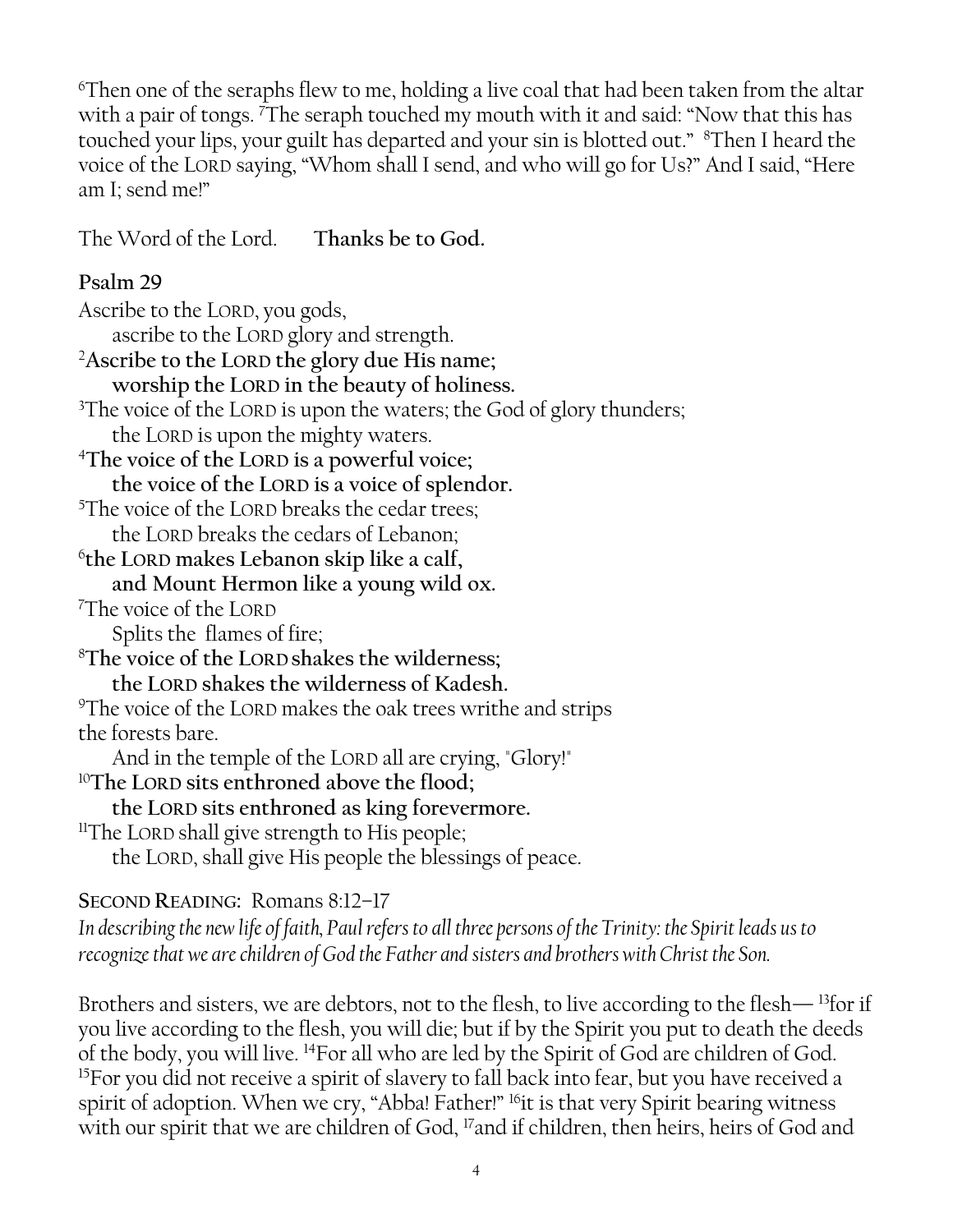joint heirs with Christ—if, in fact, we suffer with Him so that we may also be glorified with Him.

The Word of the Lord. **Thanks be to God.**

**HOLY GOSPEL**: St. John 3:1–17

*Jesus' miracles prompt Nicodemus to visit Him in secrecy. Jesus tells him about being born of the Spirit and about the Son Who has been sent by God to save.*

# **C. Glory to You, O Christ.**

Now there was a Pharisee named Nicodemus, a leader of the Jews. <sup>2</sup>He came to Jesus by night and said to Him, "Rabbi, we know that You are a teacher who has come from God; for no one can do these signs that You do apart from the presence of God." <sup>3</sup> Jesus answered him, "Very truly, I tell you, no one can see the kingdom of God without being born from above." <sup>4</sup>Nicodemus said to Him, "How can anyone be born after having grown old? Can one enter a second time into the mother's womb and be born?" <sup>5</sup> Jesus answered, "Very truly, I tell you, no one can enter the kingdom of God without being born of water and Spirit. <sup>6</sup>What is born of the flesh is flesh, and what is born of the Spirit is spirit. <sup>7</sup>Do not be astonished that I said to you, 'You must be born from above.' <sup>8</sup>The wind blows where it chooses, and you hear the sound of it, but you do not know where it comes from or where it goes. So it is with everyone who is born of the Spirit." <sup>9</sup>Nicodemus said to Him, "How can these things be?" <sup>10</sup>Jesus answered him, "Are you a teacher of Israel, and yet you do not understand these things?

 $114$  Very truly, I tell you, We speak of what We know and testify to what We have seen; yet you do not receive Our testimony. <sup>12</sup>If I have told you about earthly things and you do not believe, how can you believe if I tell you about heavenly things? <sup>13</sup>No one has ascended into heaven except the One Who descended from heaven, the Son of Man. <sup>14</sup>And just as Moses lifted up the serpent in the wilderness, so must the Son of Man be lifted up, <sup>15</sup>that whoever believes in Him may have eternal life.

<sup>16</sup>"For God so loved the world that He gave His only Son, so that everyone who believes in Him may not perish but may have eternal life.

<sup>17</sup>"Indeed, God did not send the Son into the world to condemn the world, but in order that the world might be saved through Him."

P. The Gospel of the Lord.

**C. Praise to You, O Christ.**

**SERMON**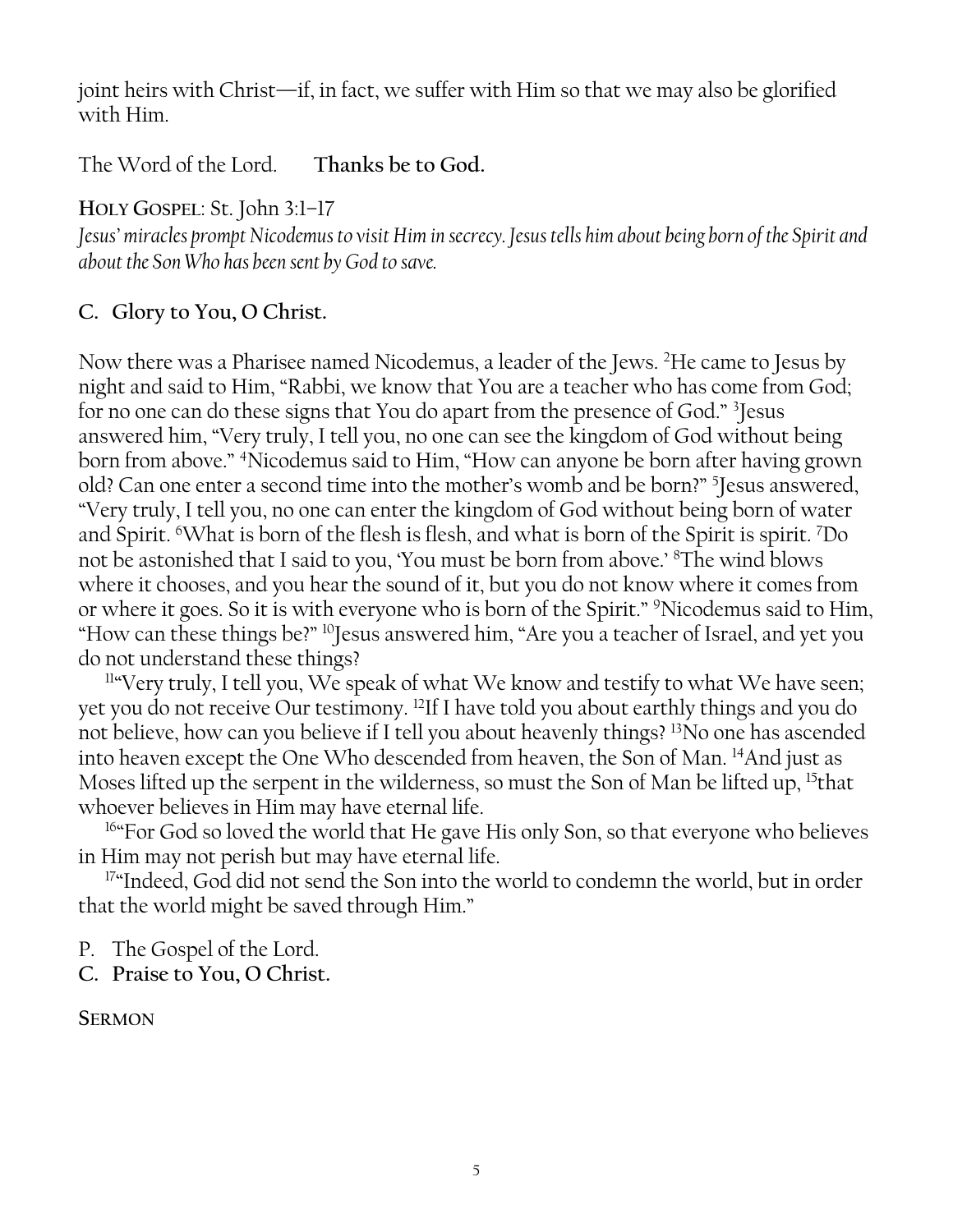**HYMN OF THE DAY** *Come, Join the Dance of Trinity*



#### **THE NICENE CREED**

We believe in one God, the Father, the Almighty, Maker of heaven and earth, of all that is, seen and unseen.

We believe in one Lord, Jesus Christ, the only Son of God, eternally begotten of the Father, God from God, Light from Light, true God from true God, begotten, not made, of one Being with the Father. Through Him all things were made. For us and for our salvation He came down from heaven;

by the power of the Holy Spirit

He became incarnate from the virgin Mary, and was made man. For our sake He was crucified under Pontius Pilate; He suffered death and was buried. On the third day He rose again in accordance with the Scriptures; He ascended into heaven and is seated at the right hand of the Father. He will come again in glory to judge the living and the dead, and His kingdom will have no end. We believe in the Holy Spirit, the Lord, the giver of life, Who proceeds from the Father and the Son. With the Father and the Son He is worshiped and glorified.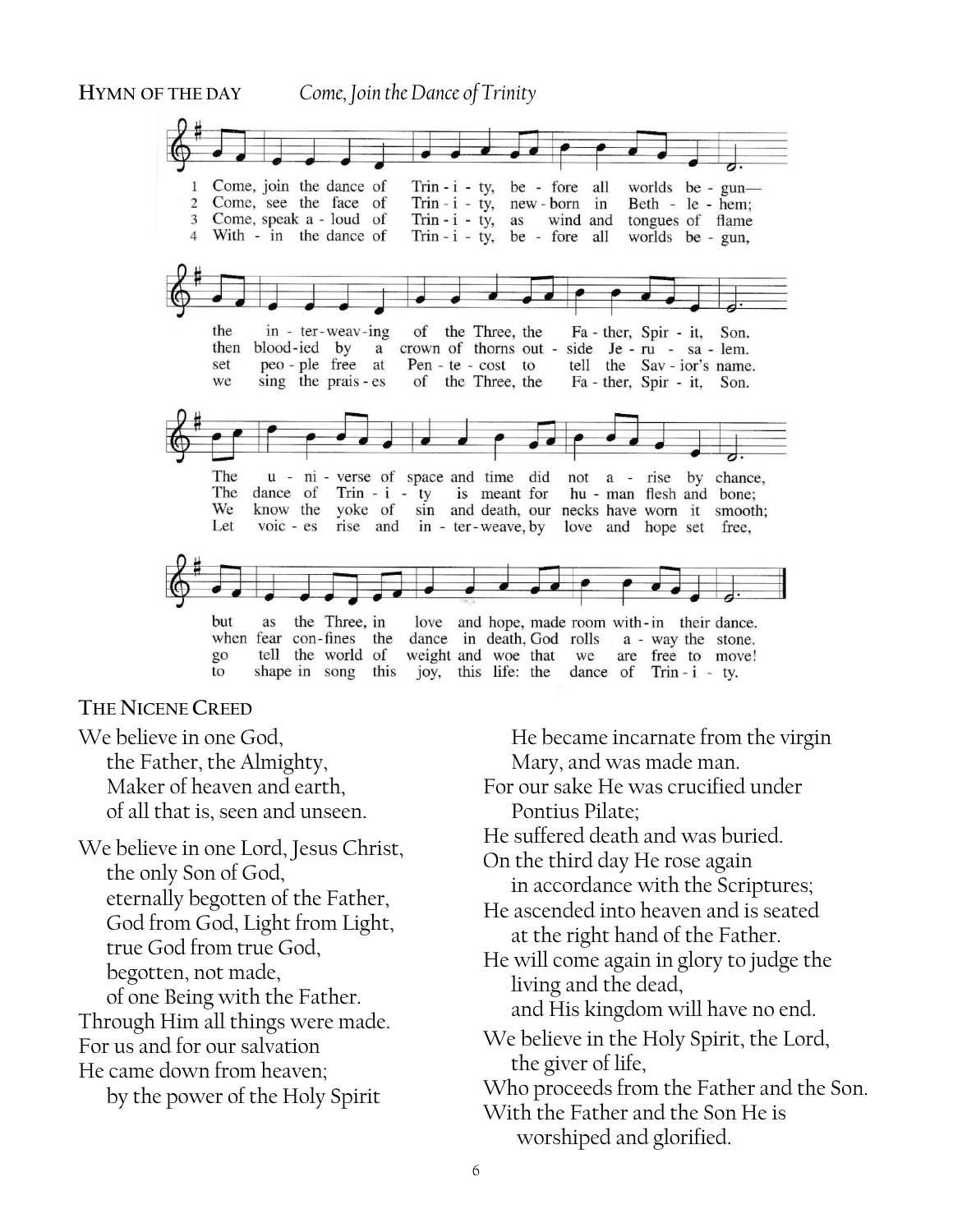He has spoken through the prophets.

We believe in one holy catholic and apostolic Church.

We acknowledge one Baptism for the forgiveness of sins. We look for the resurrection of the dead, and the life of the world to come. Amen



# **OFFERING**



### **OFFERTORY PRAYER**

- P. Blessed are you,
- **C. O Lord our God, maker of all things. Through Your goodness You have blessed us with these gifts. With them we offer ourselves to Your service and dedicate our lives to the care and redemption of all that You have made, for the sake of Him who gave Himself for us, Jesus Christ our Lord. Amen.**

#### **PRAYERS OF INTERCESSION**

Gathered into the mystery of the Trinity, let us join with one another to pray for the Church and the world and all those in need.

*A brief silence.*

Abba, when we cry to You, your Spirit bears witness with our spirit. Give to Your church the confidence of the children of God, so that we boldly share with everyone Your world-saving love. Lord, in Your mercy,

#### **C. hear our prayer.**

The whole earth is full of Your glory: cities teem, fields flourish, mountains soar, and waters abound. Send us to go for You, mending what is torn and tattered in Your world. Lord, in Your mercy,

**C. hear our prayer.**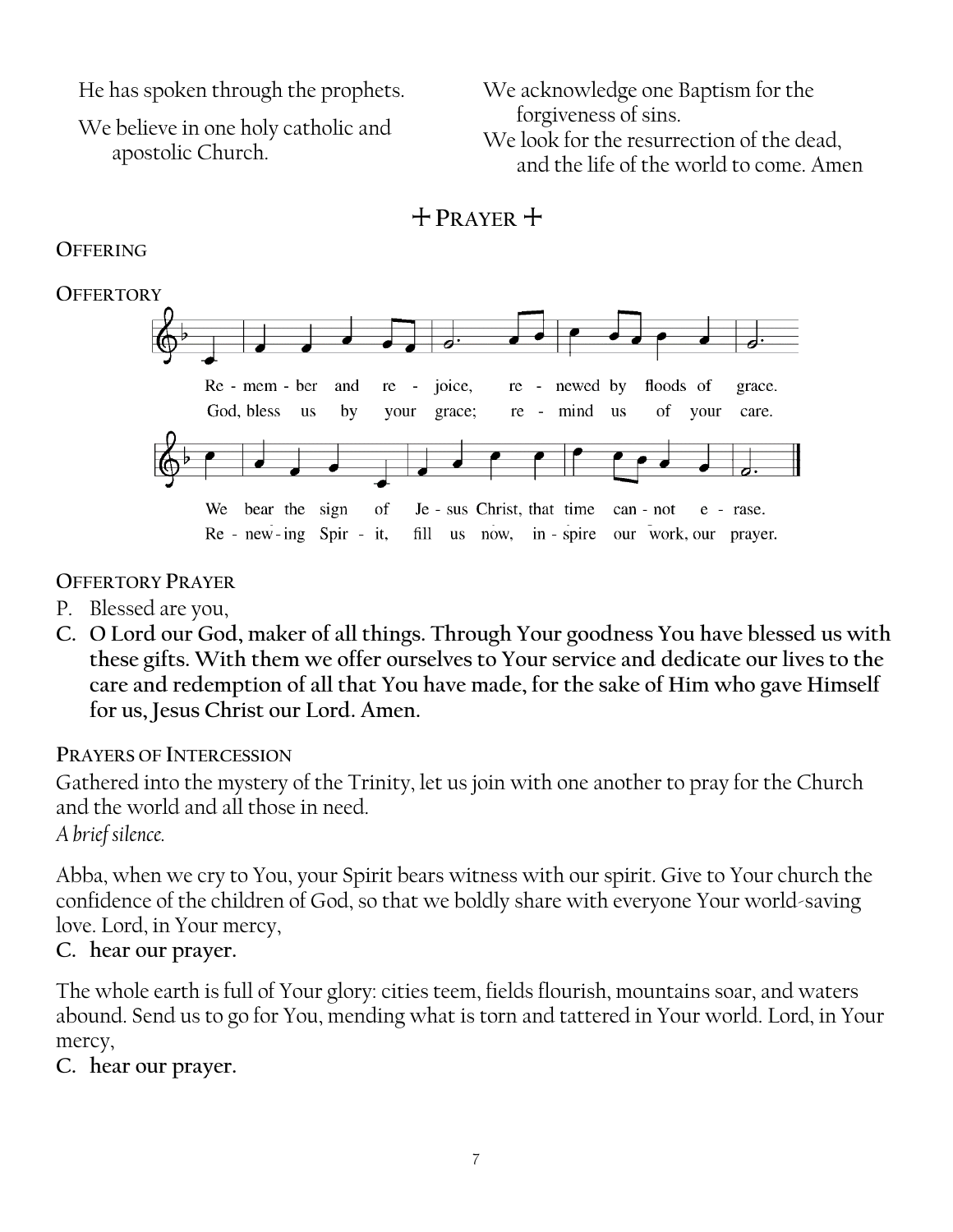You so loved the world that You gave Your only Son. In these days, when nation condemns nation, save us. Give us strength and fill us with Your justice and peace. Lord, in Your mercy, **C. hear our prayer.**

Your people cry out to You, seeking the goodness and hope of Your holiness. Let the wind of Your Spirit blow into the lives of all who suffer from injustice, want, or anguish of any kind, especially Emily, Angie, Shirlee, Bill and Karen, Bill Ningen, Carol, Sylvia, and Norma. Lord, in Your mercy,

# **C. hear our prayer.**

In our living and in our dying, we belong to You. In loving remembrance, we honor those who live with scars or have died defending our nation. Beat our swords into plowshares and our spears into pruning hooks, and teach us Your ways. Lord in Your mercy,

# **C. hear our prayer.**

We pray for our congregation, that the splendor of Your majesty and the holiness of Your mystery may be glorified through our worship and our relationships with one another. Lord, in Your mercy,

# **C. hear our prayer.**

With affection we remember the saints now departed and rejoice in their faithful witness. Through their example, provoke us to holy lives of loving service in Your name. Lord, in Your mercy,

**C. hear our prayer.**

By the sure guidance of Your Holy Spirit, O God, we lift our prayers in trust and thanksgiving, through Jesus Christ our Lord.

**C. Amen.**

# **THE LORD'S PRAYER**

Our Father Who art in heaven, hallowed be Thy name, Thy kingdom come, Thy will be done, on earth as it is in heaven. Give us this day our daily bread; and forgive us our trespasses

as we forgive those who trespass against us; and lead us not into temptation, but but deliver us from evil. For Thine kingdom, and the power, and the glory, forever and ever. Amen.

# $+$  **SENDING**  $+$

**BLESSING**

P. Jesus is the vine and we are the branches. May you be rooted and grounded in His love. Almighty God, Father,  $+$  Son, and Holy Spirit, bless you now and forever. **C.** Amen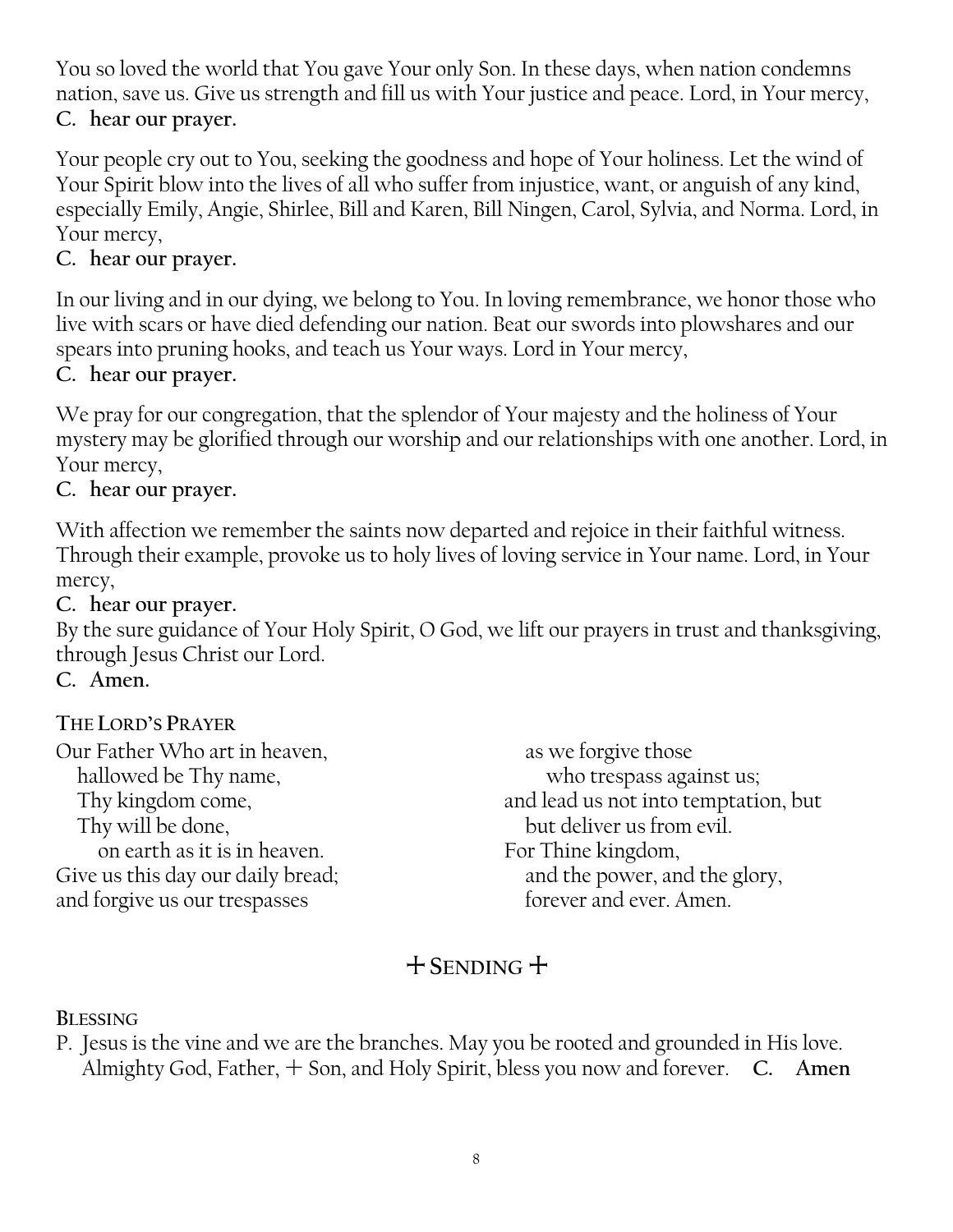

**DISMISSAL** 

- P. Go in peace to love and serve the Lord.
- **C. Thanks be to God.**

**Those who Serve:**

**Ministers:** All the People of God **Presiding:** Pastor Munter **Organist:** Lou Knutson **Reader**: Sara Wollum **Camera:** Josh Sumption **Projection:** James Kamrath/Kendon Knutson Lillie Wollum/ Katie Munter **Sound Room:** Ken Jeremiason and Jerome Bruns